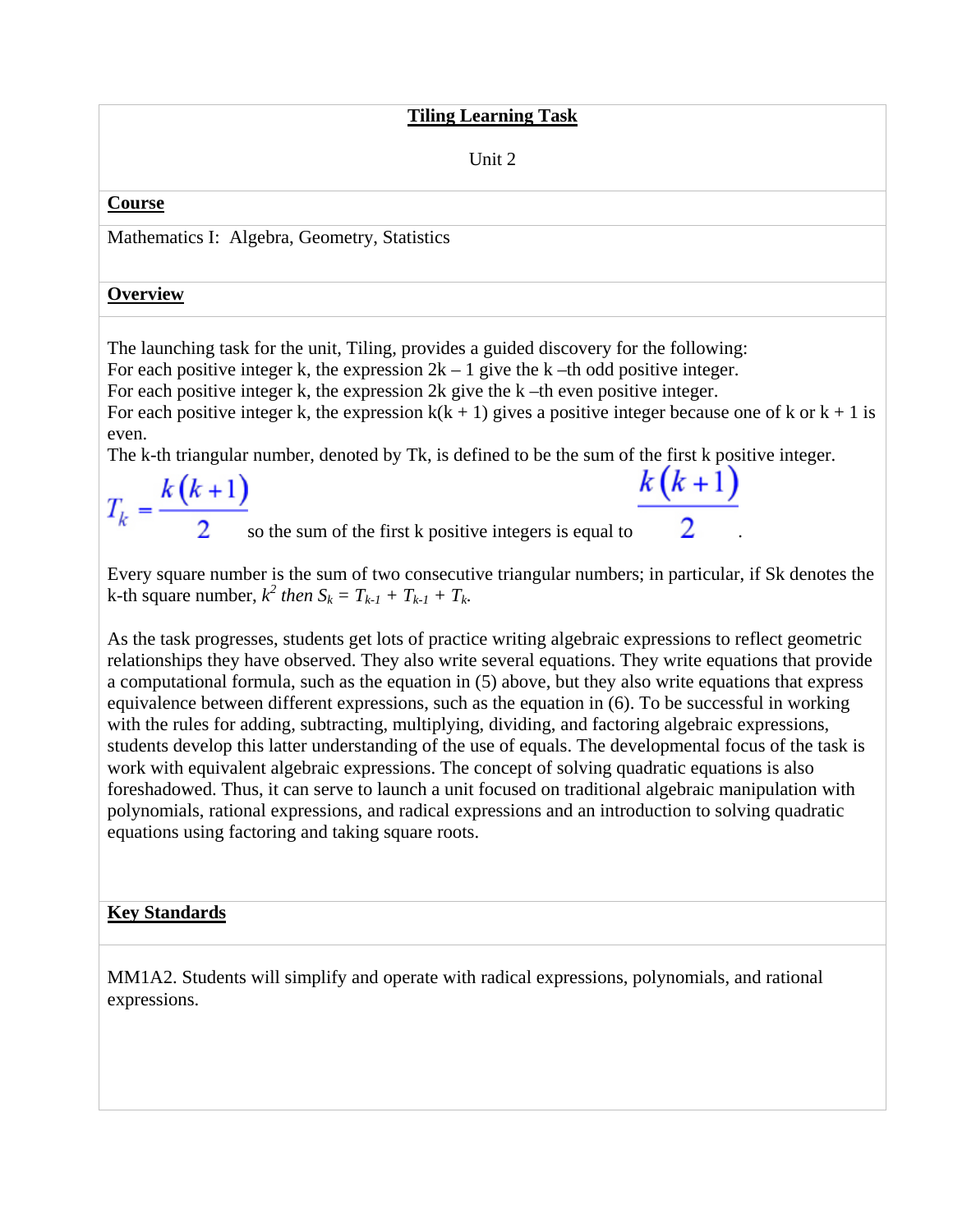## **Possible Materials**

- Square Items to model tile patterns (crackers, cheez-its, math tiles, colored tiles, samples from local flooring store)
- overhead transparencies
- chart paper
- giant post-its
- bulletin board paper
- chart paper

#### **Task**

Latasha and Mario are high school juniors who worked as counselors at a day camp last summer. One of the art projects for the campers involved making designs from colored one-square-inch tiles. As the students worked enthusiastically making their designs, Mario noticed one student making a diamondshaped design and wondered how big a design, with the same pattern, that could be made if all 5000 tiles available were used. Later in the afternoon, as he and Latasha were putting away materials after the children had left, he mentioned the idea to Latasha. She replied that she saw an interesting design too and wondered if he were talking about the same design. At this point, they stopped cleaning up and got out the tiles to show each other the designs they had in mind.

Mario presented the design that interested him as a sequence of figures as follows:

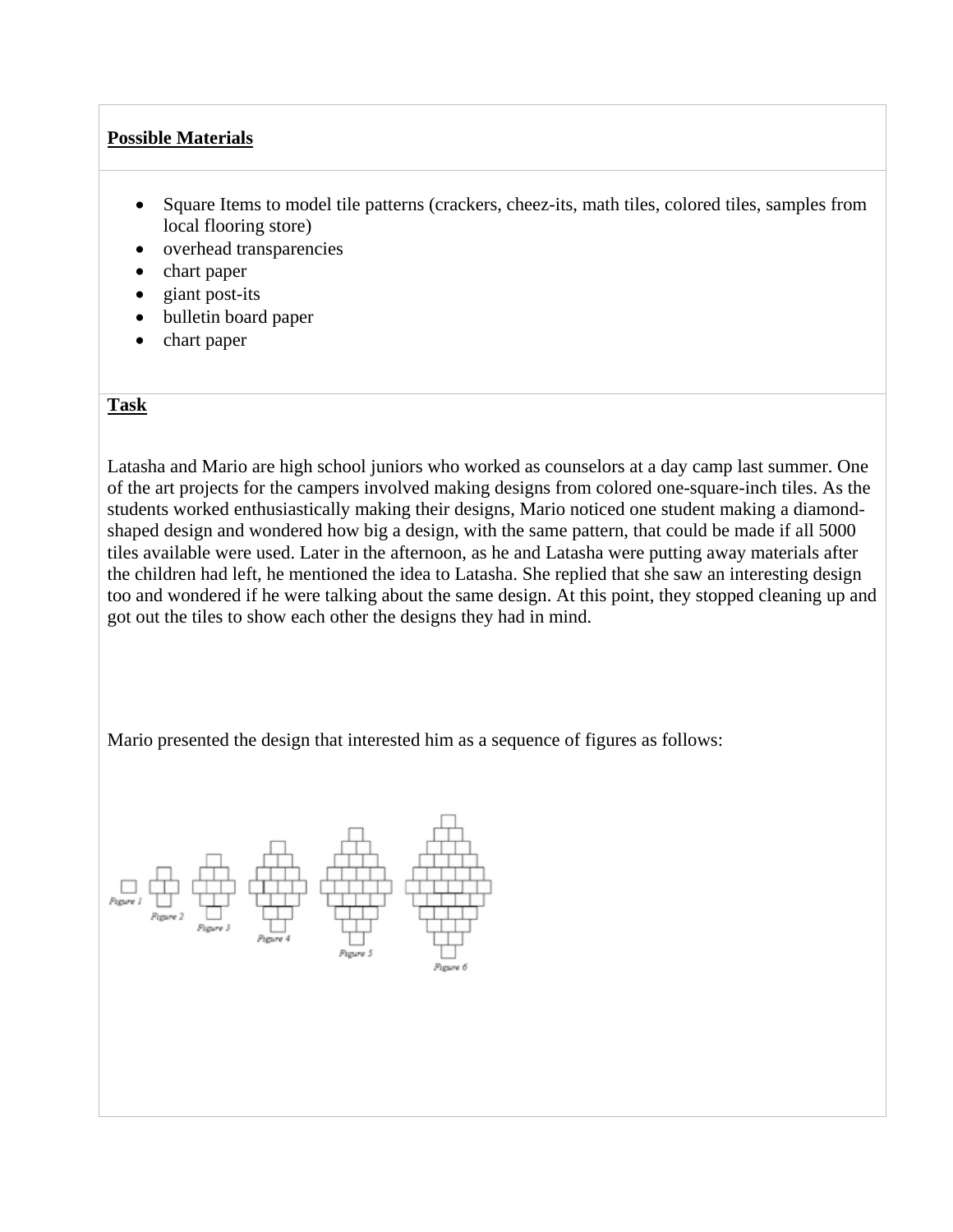# **Sample Questions/Solutions**

#### *1.*

To make sure that you understand the design that was of interest to Mario, answer the following questions.

## *Comments:*

*In this set of questions, students are asked to find two patterns: the pattern for the number of rows in each figure and the pattern for the total number of tiles in each figure. They should quickly notice that the number of rows produces the sequence of odd numbers and the number of tiles produces the sequence of square numbers. It is important that students explain these number patterns in terms of the figures and not just accept the pattern without connecting it to the features of the figure. That is, it is important that students use this activity as a chance for sound mathematical reasoning rather than assume that the pattern continues* 

a) How many rows of tiles are in each of Mario's figures?

# **Solution:**

| <b>Figure number</b>  |  |  |  |
|-----------------------|--|--|--|
| <b>Number of rows</b> |  |  |  |

b) What pattern do you observe that relates the number of rows to the figure number? Explain in a sentence.

## **Solution:**

**Some likely descriptions are listed, but students may find others that are equivalent.** 

**(i) The number of rows is the figure number plus one less than the figure number.** 

**(ii) The number of rows is one less than twice the figure number.** 

**(iii) Thinking of the figures as gaining two rows (in the middle) each time, the number of rows is 1 plus 2 times one less than the figure number.**

c) Use this pattern to predict the number rows in Figure 12, Figure 47,and Figure 111 if these figures were to be drawn.

# **Solution:**

**Predictions: 23 rows in Figure 12; 93 rows in Figure 47; 221 rows in Figure 111.**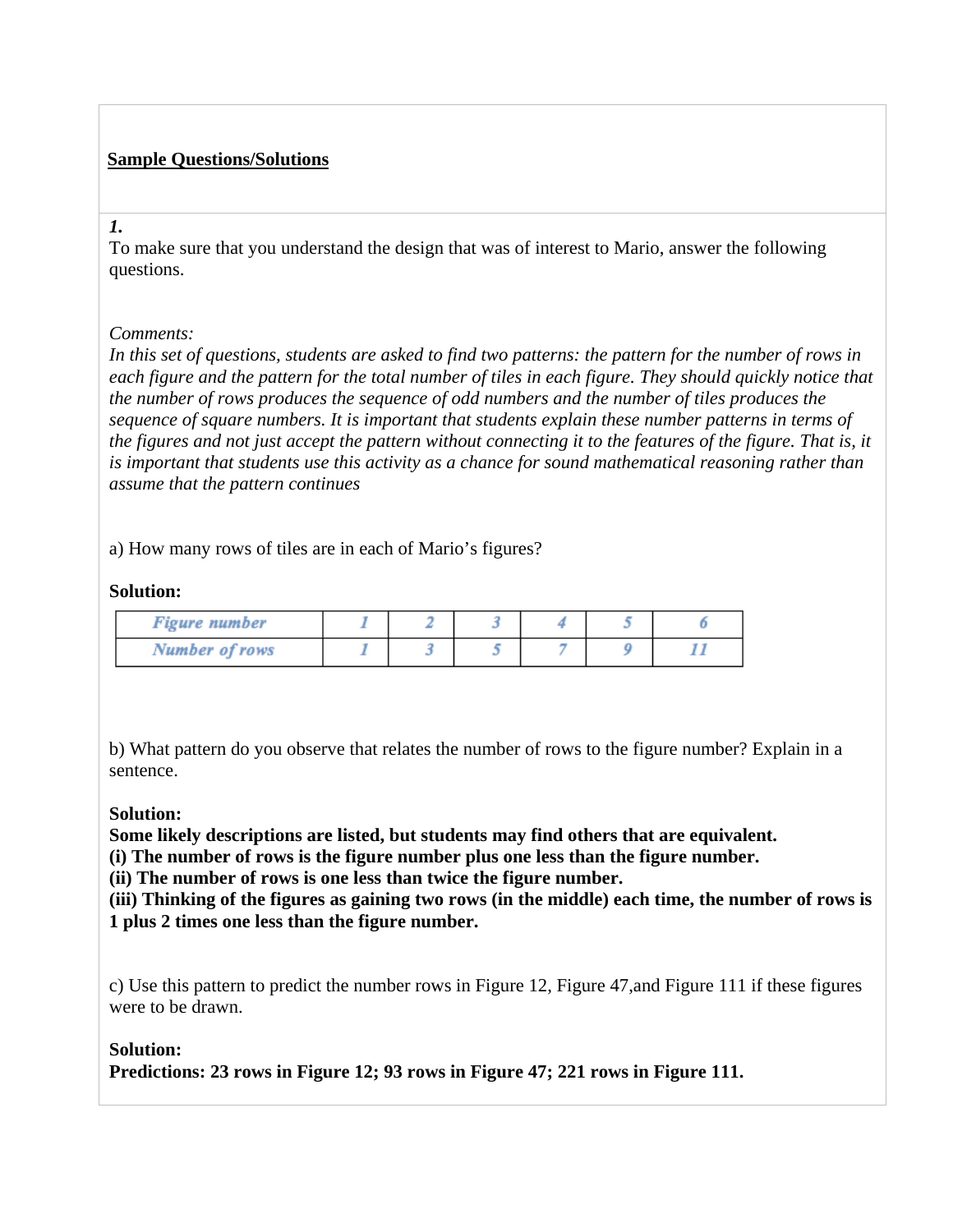d) Write an algebraic expression for the number of rows in Figure k. Explain why your pattern will always give the correct number of rows in Figure k. Can your expression be simplified? If so, simplify it.

#### **Solution:**

**The expression given by each student will depend on the explanation of the relationship.**  (i)  $k + (k - 1)$  which simplifies to  $2k - 1$ ; (ii)  $2k - 1$ ; (iii)  $1 + 2(k - 1)$  which simplifies to  $2k - 1$ . **Students should describe the pattern for Figure k in terms of the relationship between the figure number and the number of rows. For example, for description (i) of the pattern: In Figure k, we have one tile in row 1, two tiles in row 2, and so forth until there are k tiles in row k. Then we have k – 1 more rows because the next row has k – 1 tiles and each row after that has one less tile until the last row has only one tile.**

e) What is the total number of tiles in each figure above?

#### **Solution:**

**1 tile in Figure 1, 4 tiles in Figure 2, 9 tiles in Figure 3, 16 tiles in Figure 4, 25 tiles in Figure 5, 36 tiles in Figure 6**

f) What pattern do you observe that relates the total number of tiles to the figure number? Explain in a sentence.

#### **Solution:**

## **The number of tiles is the square of the figure number.**

g) Use this pattern to predict the total number of tiles in Figure 12, Figure 47, and Figure 111 if these figures were to be drawn.

#### **Solution:**

**Predictions: 144 tiles in Figure 12; 2209 in Figure 47; 12321 tiles in Figure 111.**

h) Write an algebraic expression for the total number of tiles in Figure k. Explain why your pattern will always give the correct total number of tiles in Figure k.

## **Solution:**

**k2 tiles in Figure k because the tiles can be rearranged to make k rows with k tiles in each row.**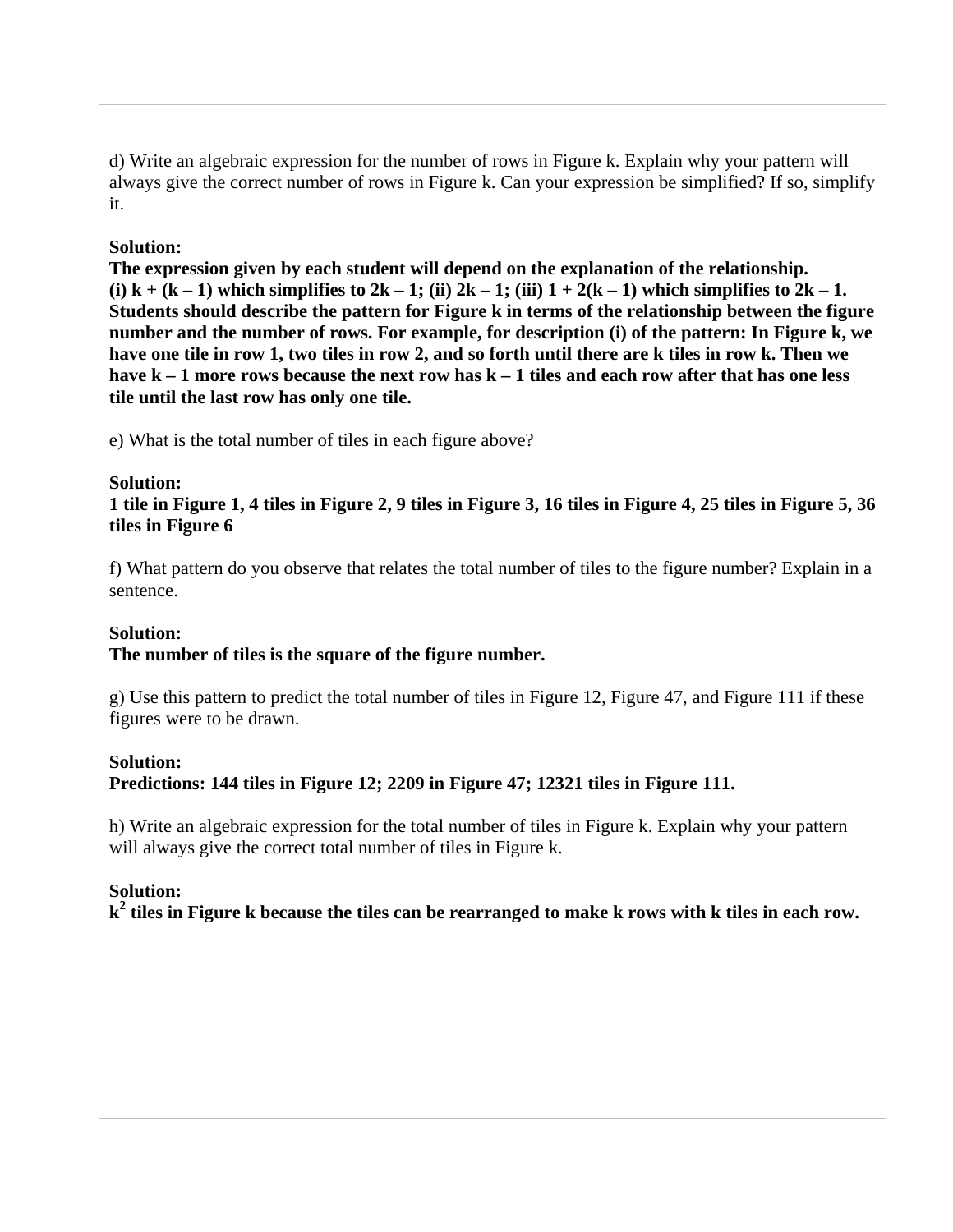

When Latasha saw Mario's figures, she realized that the pattern Mario had in mind was very similar to the one that caught her eye, but not quite the same. Latasha pushed each of Mario's designs apart and added some tiles in the middle to make the following sequence of figures.



## **2.**

Answer the following questions for Latasha's figures.

*Comments: This set of questions parallels the first. Again, it is important that students explain these number patterns in terms of the figures and not just accept the pattern without connecting it to the features of the figure.*

a) How many rows of tiles are in each of the figures above?

## **Solution:**

| <b>Figure</b><br>number  | 2 | J |   | J  |  |
|--------------------------|---|---|---|----|--|
| <b>Number</b><br>of rows |   | 0 | 8 | 10 |  |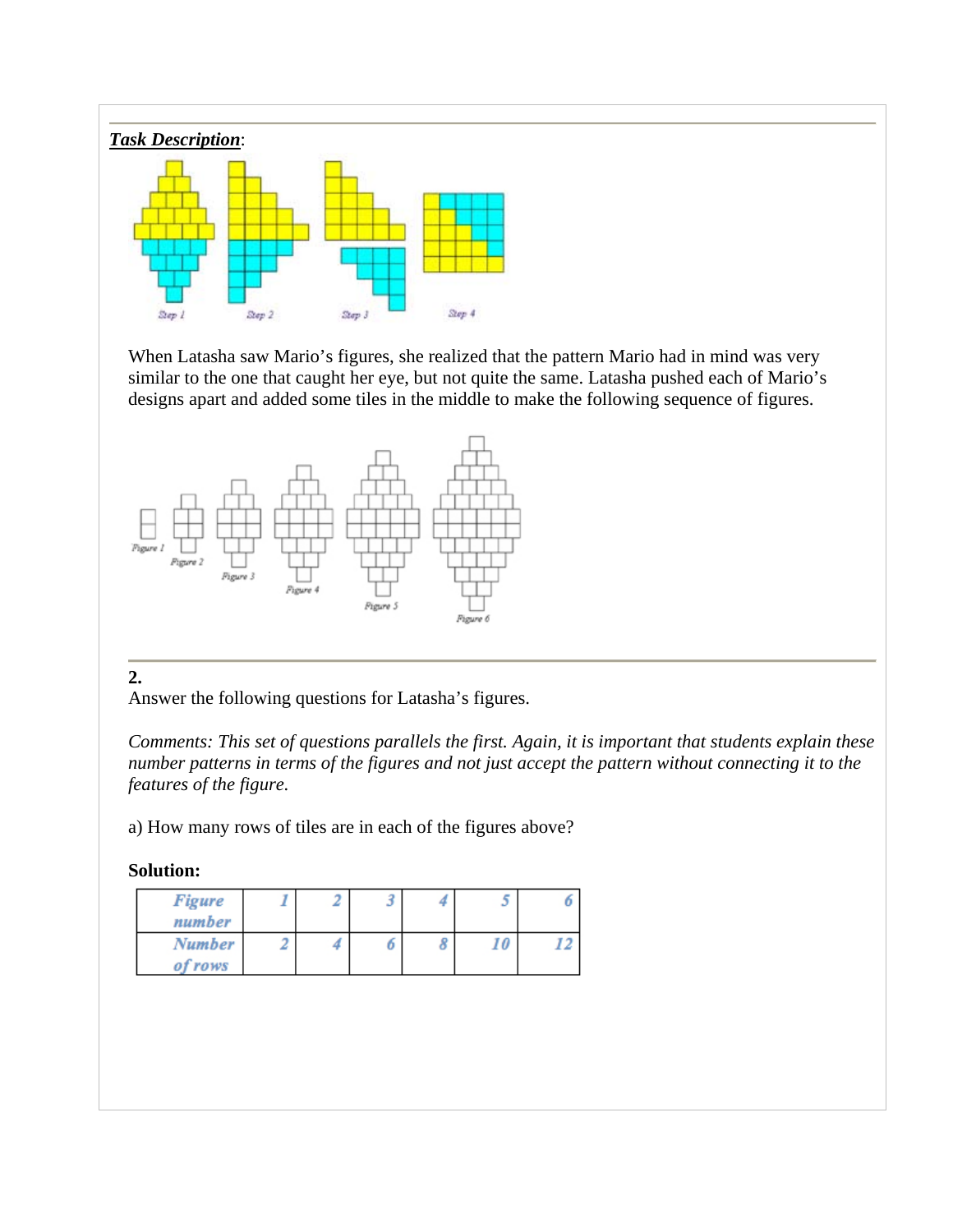b) What pattern do you observe that relates the number of rows to the figure number? Explain in a sentence.

#### **Solution:**

**Some likely descriptions are listed, but students may find others that are equivalent. (i) The number of rows is the figure number plus the figure number.** 

**(ii) The number of rows is twice the figure number.** 

**(iii) Thinking of the figures as gaining two rows (in the middle) each time, the number of rows is 2 plus 2 times one less than the figure number.**

c) Use this pattern to predict the number rows in Figure 12, Figure 47, and Figure 111 if these figures were to be drawn.

#### **Solution:**

# **Predictions: 24 rows in Figure 12; 94 rows in Figure 47; 222 rows in Figure 111.**

d) Write an algebraic expression for the number of rows in Figure k. Explain why your pattern will always give the correct number of rows in Figure k. Can your expression be simplified? If so, simplify it.

*Comment: The expression given by each student will depend on the explanation of the relationship.*

**Solution: k + k which simplifies to 2k; (ii) 2k;**  (iii)  $2 + 2(k - 1)$  which simplifies to 2k.

#### *Comments:*

*Students should describe the pattern for Figure k in terms of the relationship between the figure number and the number of rows. For example, the following explanation matches description (i) of the pattern: In Figure k, we have one tile in row 1, two tiles in row 2, and so forth until there are k tiles in row k.. Then we have k more rows because the next row has k tiles and each row after that has one less tile until the last row has only one tile.* 

e) What is the total number of tiles in each figure above?

## **Solution:**

**2 tiles in Figure 1, 6 tiles in Figure 2, 12 tiles in Figure 3, 20 tiles in Figure 4, 30 tiles in Figure 5, 42 tiles in Figure 6**

f) What pattern do you observe that relates the total number of tiles to the figure number? Explain in a sentence.

#### **Solution:**

**The number of tiles is the square of the figure number plus the figure number.**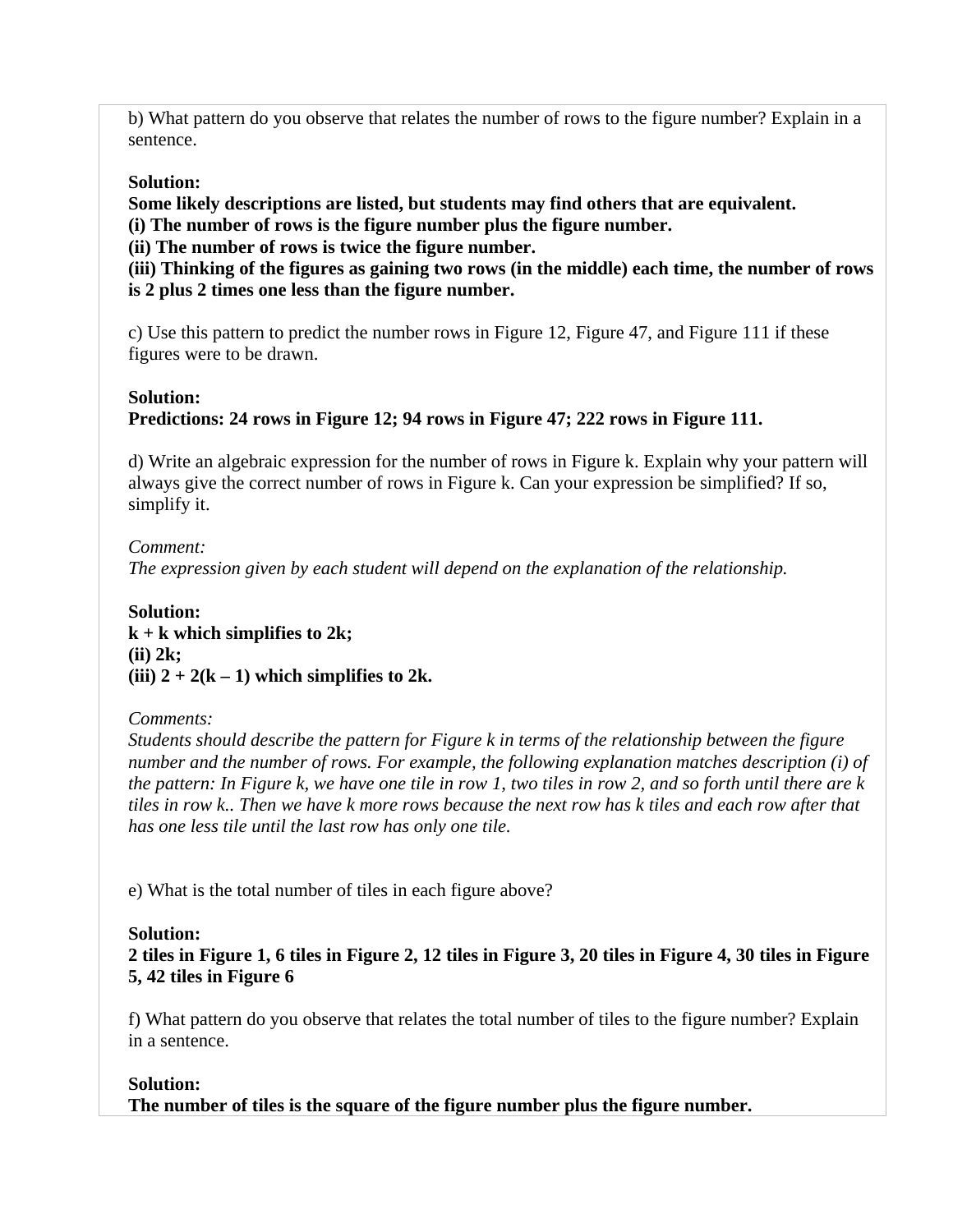g) Use this pattern to predict the total number of tiles in Figure 12, Figure 47, and Figure 111 if these figures were to be drawn.

#### **Solution:**

### **Predictions: 156 tiles in Figure 12; 2256 in Figure 47; 12432 tiles in Figure 111.**

h) Write an algebraic expression for the total number of tiles in Figure k. Explain why your pattern will always give the correct total number of tiles in Figure k.

#### **Solution:**

**Each of Latasha's figures have a row with k tiles inserted in the middle of each of Mario's figures. There were k2 tiles in each of Mario's figures, so there are k2 + k tiles in Latasha's Figure k. Alternate answer (there may be others): There are k(k + 1) tiles in Latasha's Figure k because the tiles can be rearranged to make k rows with k + 1 tiles in each row.**

i) Give a geometric reason why the number of tiles in Figure k is always an even number. Look at the algebraic expression you wrote in part d.

#### **Solution:**

**The number of tiles is an even number because each of Latasha's figures can be divided in the middle to make two parts that have the same number of tiles in each part. So, the number of tiles is always twice the number of tiles in the top half.**

j) Give an algebraic explanation of why this expression always gives an even number. [Hint: If your expression is not a product, use the distributive property to rewrite it as a product.]

#### **Solution:**

The number of tiles in Figure k can be written as  $k(k + 1)$ . Since k and  $k + 1$  are two **consecutive integers, one of them is even and the other is odd. Thus, the product is always even.** 

## **3.**

Mario started the discussion with Latasha wondering whether he could make a version of the diamond pattern that interested him that would use all 5000 tiles that they had in the art supplies. What do you think? Explain your answer. If you can use all 5000 tiles, how many rows will the design have? If a similar design cannot be made, what is the largest design that can be made with the 5000 tiles, that is, how many rows will this design have and how many tiles will be used?

*Comments: Students should be able to use their understandings of square roots to answer this question, but it is designed to foreshadow the concept of solving quadratic equations because we have information about k2 and we want to find k.*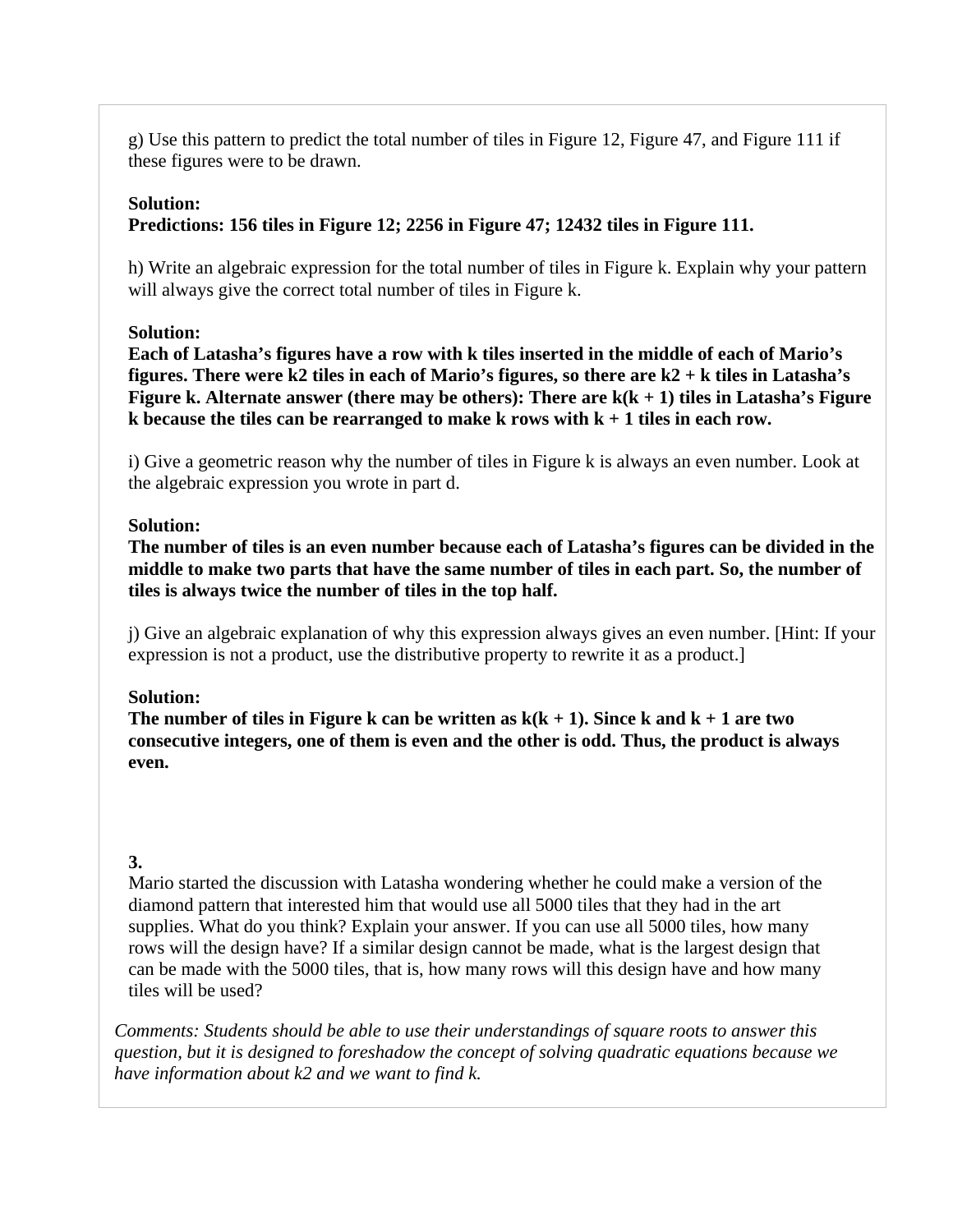#### **Solution:**

**No, we cannot make one of Mario's designs using all 5000 tiles. There are a square number of tiles in each of Mario's figures, and 5000 is not a square number. The largest square number less than 5000 is 4900 = 702. Note that 712 = 5041. So, the largest design we can make using no more than 5000 tiles is a design with 139 rows and 4900 tiles.**

#### **4.**

What is the largest design in the pattern Latasha liked that can be made with no more than 5000 tiles? How many rows does it have? Does it use all 5000 tiles? Justify your answers.

*Comment: This question asks students to reason about the expression for the number of tiles in Latasha's figures and find it's largest value less than 5000. It too foreshadows solving quadratic equations.*

#### **Solution:**

**The largest one of Latasha's figures that can be made with no more than 5000 tiles is the figure for k = 70 because 702 + 70 = 4970 < 5000 and the figure for k = 71 would take 712 +71 = 5112 tiles.**

Let  $M_1$ ,  $M_2$ ,  $M_3$ ,  $M_4$ , and so forth represent the sequence of numbers that give the total number of tiles in Mario's sequence of figures.

Let  $L_1, L_2, L_3, L_4$  and so forth represent the sequence of numbers that give the total number of tiles in Latasha's sequence of figures.

*Comments: Having students write equations that simply state equivalence is intended to enhance understanding of the concept of equality. Research shows that many students view equal signs as an instruction to "find the answer." This view hinders their ability to appreciate the rules of algebra, which are always stated as equality of different algebraic expressions. The language of sequences is used to review this concept and see it in a different context.* 

## **5.**

Write an equation that expresses each of the following:

- a) the relationship between  $L_1$  and  $M_1$  b) the relationship between  $L_2$  and  $M_2$
- c) the relationship between  $L_3$  and  $M_3$  d) the relationship between  $L_4$  and  $M_4$
- e) the general relationship between  $L_k$  and  $M_k$ , where  $k$  can represent any positive integer.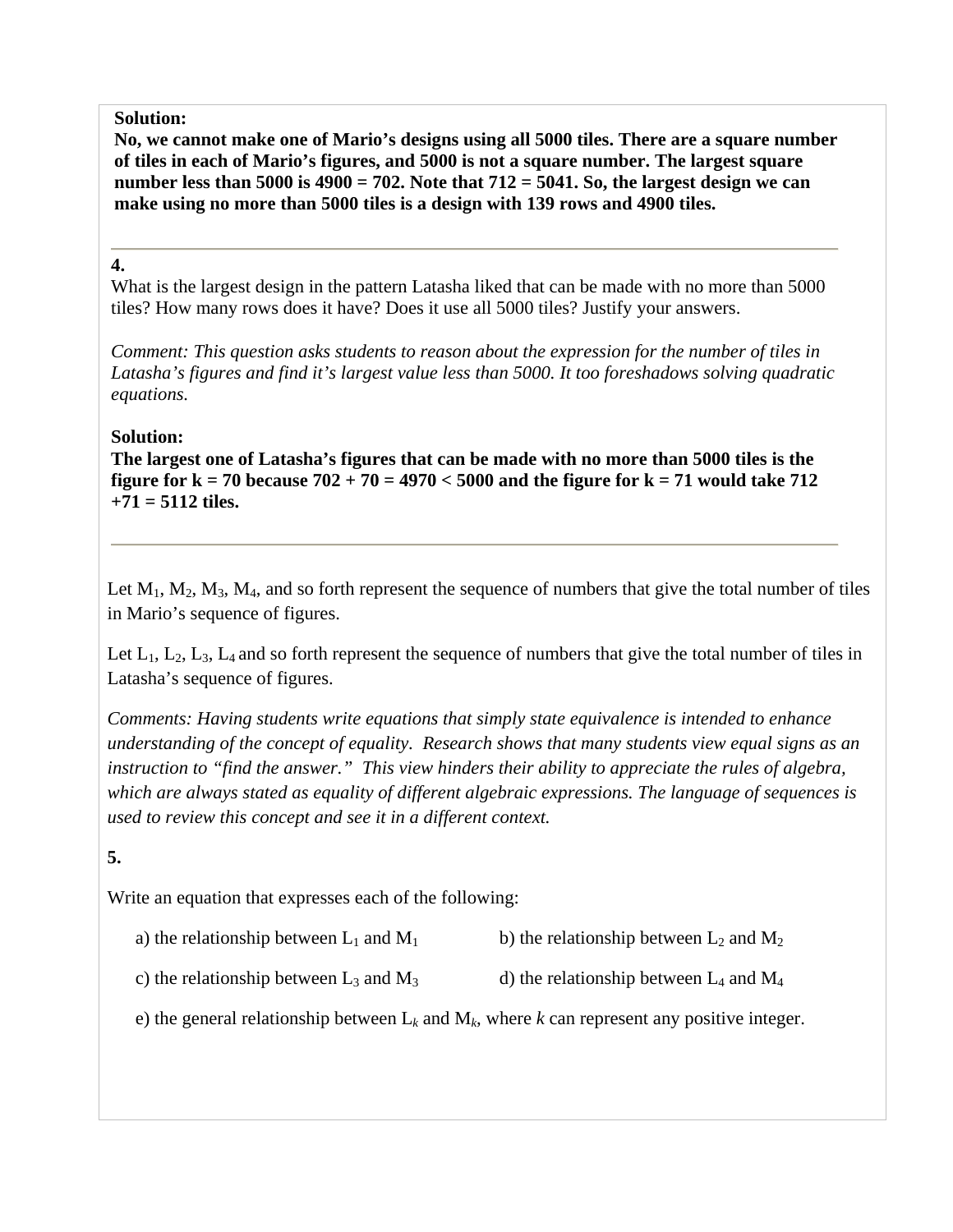**Solution:** 

*a*)  $L_1 = M_1 + 1$ *b*)  $L_2 = M_2 + 2$ *c) L3 = M3 + 3 d)*  $L_4 = M_4 + 4$ *e)* For any positive integer k,  $L_k = M_k + k$ .

**Triangular numbers** are positive integers such that the given number of dots can be arranged in an equilateral triangle. The first few triangular numbers are as follows.

1 3 6 10 15 **. . . . . . . . . . . . . . . . . . . . . . . . . . . . . . . . . . .** 

Let  $T_1$ ,  $T_2$ ,  $T_3$ ,  $T_4$ , and so forth represent the sequence of triangular numbers.

*Comment on Question #6: The focus of the following questions is developing an understanding that the k-th triangular number is the sum of the first k positive integers.* 

**6.** 

a.) Examine the arrangement of dots for  $T_4$ . How many dots are in row 1? row 2? row 3? row 4?

**Solution: Row 1 has 1 dot, row 2 has 2 dots, row 3 has 3 dots, row 4 has 4 dots.** 

b.) Write  $T_4$  as a sum of four positive integers.

**Solution:**  $T_4 = 1 + 2 + 3 + 4$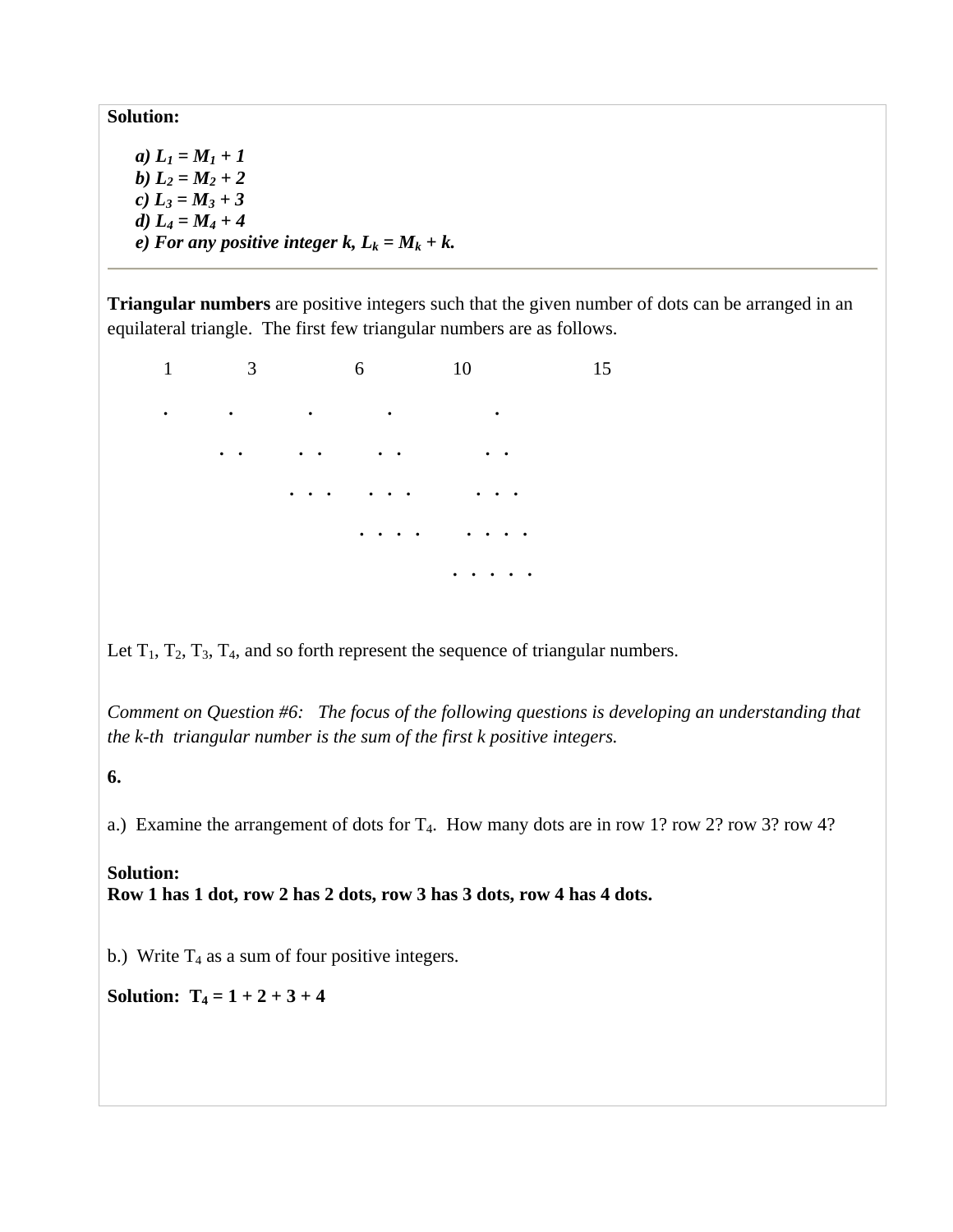c.) Write each of  $T_2$ ,  $T_3$ , and  $T_5$  as a sum 2,3, and 5 positive integers, respectively.

#### **Solution:**

 $T_2 = 1 + 2$ ;  $T_3 = 1 + 2 + 3$ ;  $T_5 = 1 + 2 + 3 + 4 + 5$ d.) Explain what sum you would need to compute to find  $T_{12}$ . Compute  $T_{12}$  doing the addition yourself.

#### **Solution:**

To find  $T_{12}$  you need to find the sum  $1 + 2 + 3 + 4 + 5 + 6 + 7 + 8 + 9 + 10 + 11 + 12$ .  $T_{12} = 78$ 

e.) Explain what sum you would need to compute to find  $T_{47}$ . Use technology to find  $T_{47}$ .

#### **Solution:**

**To find T47, you need to compute the sum of the first 47 positive integers:**   $1 + 2 + 3 + 4 + 5 + \ldots + 45 + 46 + 47$ .  $T_{47} = 1128$ .

#### *Comments on Question #7:*

*This question asks students to find the formula*  $\frac{1}{2}$   $k(k + 1)$  *for finding the value of the k-th triangular number. Students should find the formula themselves because the beginning parts guide them to see that the triangular arrangements has half as many tiles as the corresponding figure Latasha made. The last parts of the question guide students to see that although the algebraic form of the expression contains a fraction, consideration of all the algebraic information in the formula shows that the calculation will always yield a whole number. A possible extension at this point would be to ask students if it would make sense to consider a 0-th triangular number. If so, what would it be?* 

*When students have completed this question, they should summarize these ideas by writing* 

*and understanding the string of equalities:*  $1 + 2 + 3 + ... + k = T_k =$ *k* **(***k* **+1) 2**

*Students should verbalize that they can find the sum of the first k positive integers by multiplying the last integer in the sum, k, by the next integer,*  $k + 1$ *, and dividing the product by 2. For example, to find the sum*  $1 + 2 + 3 + ... + 1000$  *we multiply 1000 by 1001 and divide by 2, which is the same as 500(1001) = 500500.* 

*At this point, students would probably enjoy hearing the story about the story about the famous German mathematician Karl Frederick Gauss when he was a school boy of 10-years old and seeing the proof of the above formula based on Gauss's idea. The following excerpt from the biographical sketch of Gauss, pp. 1196-1197, Calculus with Analytic Geometry, Fourth Edition, Howard Anton, John Wiley & Sons, 1992, tells the story as follows:* 

*For his elementary education Gauss was enrolled in a squalid school run by a man named Büttner whose main teaching technique was thrashing. Büttner was in the habit of assigning long addition problems which, unknown to his students, were arithmetic progressions that he could sum up using formulas. On the first day Gauss entered the arithmetic class, the students were asked to sum the numbers from 1 to 100. But no sooner had Büttner stated the problem than Gauss turned over his slate and exclaimed in his peasant dialect, "Ligget se'." (Here it lies.) For nearly an hour Büttner*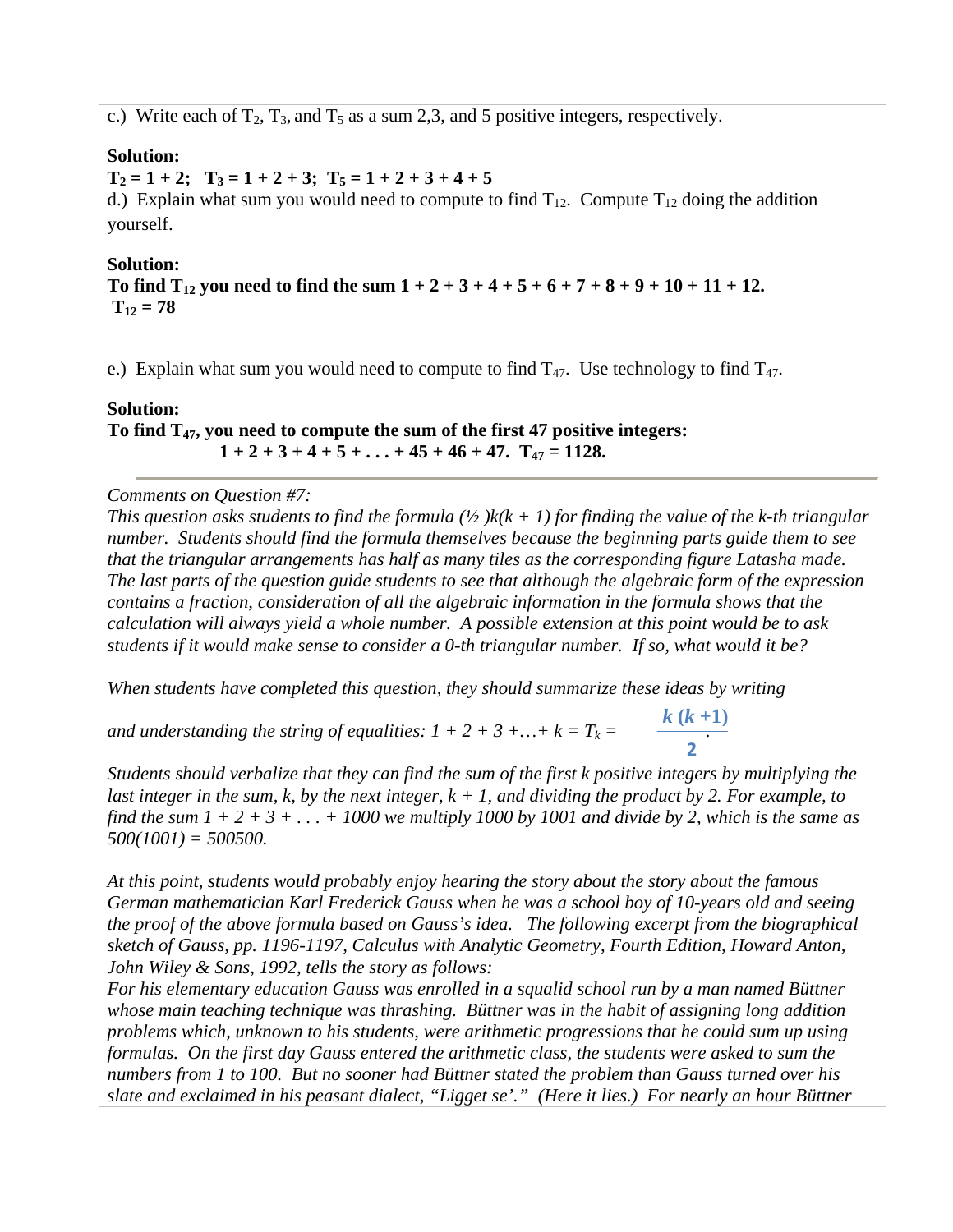*glared at Gauss, who sat with folded hands while his classmates toiled away. When Büttner examined the slates at the end of the period, Gauss's slate contained a single number, 5050 – the only correct solution in the class.* 

*Gauss had realized that he could pair 1 and 100, 2 and 99, 3 and 98, and so forth through pairing 50 and 51 to get 50 pairs of numbers with each pair summing to 101. So the answer would be 5050.* 

*Classic proof of the formula for the sum of the first k integers: Let*  $S = 1 + 2 + 3 + ... + (k-2) + (k-1) + k$ . *Then, it is also true that* 

 $S = k + (k - 1) + (k - 2) + \ldots + 3 + 2 + 1$ .

*Adding vertically we get the following with k terms on the right.*   $2S = (k + 1) + (k + 1) + (k + 1) + \ldots + (k + 1) + (k + 1) + (k + 1)$ ,

 $so 2S = k (k + 1)$ . Then we divide both sides by 2 to obtain

$$
S=\frac{k(k+1)}{2}
$$

- 7. The triangular numbers could also be represented by arrangements of square tiles instead of dots.
	- a) Draw the first few figures to represent triangular numbers using square tiles.

#### **Solution:**



b) Compare these figures to Latasha's diamond-shaped figures. Write a sentence comparing the triangular-number figures and Latasha's figures.

#### **Solution:**

**Each of Latasha's figures consists of two copies of the corresponding triangular number figure, one right-side up and the other upside down.**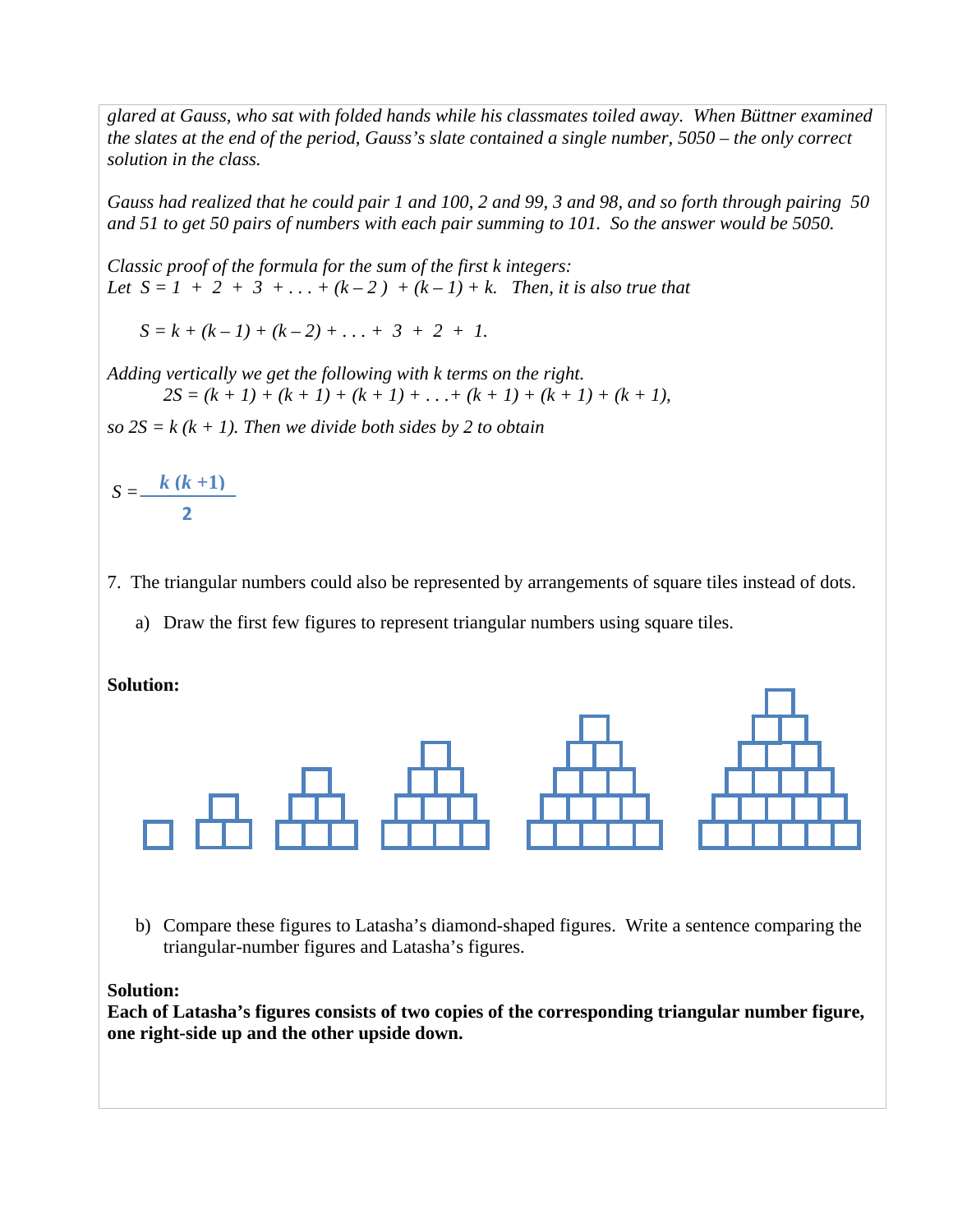c) Write an equation using  $L_k$  and  $T_k$  to express the relationship between the number tiles in the  $k$ th one of Latasha's figures and the *k*-th triangular number figure.

**Solution:**  $L_k = 2 T_k$ , or  $T_k = (\frac{1}{2}) L_k$ *2*

d) Check your equation by comparing the numbers L1 and T1, L2 and T2, L3 and T3, L4 and T4, L5 and T5, L12 and T12, and L47 and T47

**Solution:** L<sub>1</sub> = 2, T<sub>1</sub> = 1; L<sub>2</sub> = 6, T<sub>2</sub> = 3; L<sub>3</sub> = 12, T<sub>3</sub> = 6;  $L_4 = 20$ ,  $T_4 = 10$ ;  $L_5 = 30$ ,  $T_5 = 15$ ;  $L_{12} = 156$ ,  $T_{12} = 78$ ;  $L_{47} = 2256$ ,  $T_{47} = 1128$ .

e) Write a formula to calculate T*k*, the k-th triangular number, without summing the first *k* positive integers.

Solution: 
$$
T_k = \frac{1}{2} (k^2 + k)
$$
 or  $T_k = \frac{1}{2} k (k + 1)$  or  $T_k = \frac{k^2 + k}{2}$  or  $T_k = \frac{k (k + 1)}{2}$ 

f) Check your formula by using it to calculate  $T_1$ ,  $T_2$ ,  $T_3$ ,  $T_4$ ,  $T_5$ ,  $T_{12}$ , and  $T_{47}$ . **Solution:** 

$$
T_1 = \frac{1^2 + 1}{2} = \frac{2}{2} = 1, \quad T_2 = \frac{2^2 + 2}{2} = \frac{6}{2} = 3, \quad T_3 = \frac{3^2 + 3}{2} = \frac{12}{2} = 6, \quad T_4 = \frac{4^2 + 4}{2} = \frac{20}{2} = 10,
$$

$$
T_5 = \frac{5^2 + 5}{2} = \frac{30}{2} = 15, \quad T_{12} = \frac{12^2 + 12}{2} = \frac{156}{2} = 78, \quad T_{47} = \frac{47^2 + 47}{2} = \frac{2256}{2} = 1128
$$

g) Give a geometric reason why your formula always gives a whole number.

#### **Solution:**

**The formula gives the number of tiles in the triangular arrangement of tiles, and there is a whole number of tiles in the arrangement.** 

h) Give an algebraic reason why the formula must always give a whole number.

**Solution:** 

In Question 2, parts i) and j), we saw that  $k^2 + k = k (k + 1)$  is always an even number. So, **half of it is always a whole number.**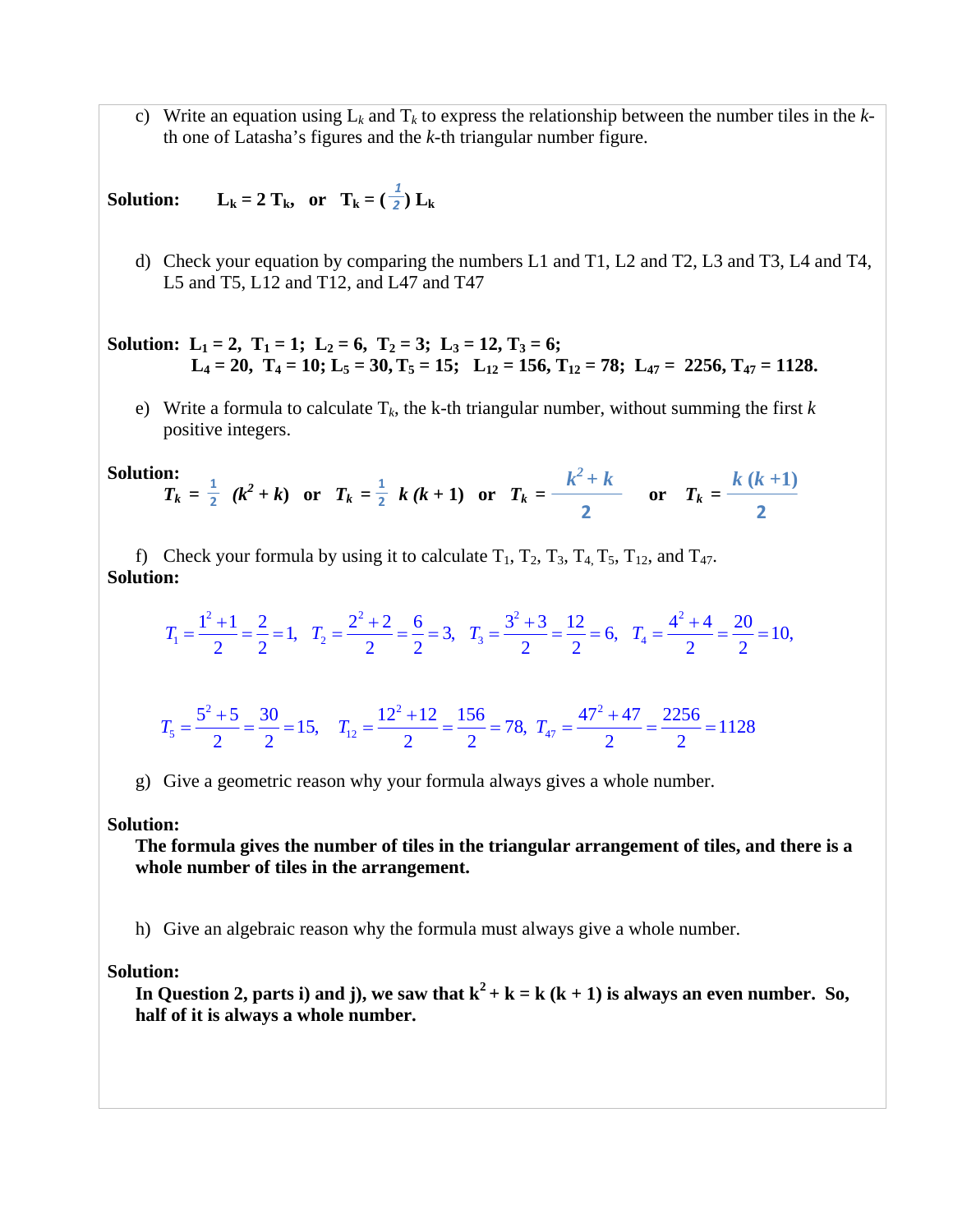i) What sum does your formula calculate?

#### **Solution:**

**The formula for the k-th triangular number gives a way to calculate the sum of the first k**  integers, that is, the sum  $1 + 2 + 3 + \ldots + k$ .

*Comments on Question # 8:* 

*This last question guides students to see that each square number is the sum of two consecutive triangular numbers. The resulting algebraic statement,*  $S_k = T_{k-1} + T_k$  (where  $S_k$  is the k-th square *number) should be verified algebraically at the formula level; that is, students should verify that* 

$$
k^2 = \frac{(k-1)k}{2} + \frac{k(k+1)}{2}
$$

**8.** 

 a) Compare the triangular-number figures to Mario's figures. Write a sentence comparing the triangular-number figures and Mario's figures.

#### **Solution:**

**Each of Mario's figures is a combination of two triangular number figures. Mario's Figure k is the triangular figure for k combined with the triangular figure for k – 1. One of these is rightside-up and the other is up-side-down.** 

b) Write an equation using  $M_k$  and  $T_k$  to express the relationship between the number tiles in the *k*-th one of Mario's figures and the *k*-th triangular number figure.

**Solution:**  $M_k = T_{k-1} + T_k$ 

c) What is another name for the sequence  $M_1, M_2, M_3, M_4, \ldots$  ?

**Solution: The sequence of square numbers 1, 4, 9, 16, 25, 36, . . . .** 

d) Write a sentence expressing the relationship expressed in part b); use the familiar name for the numbers in the sequence  $M_1, M_2, M_3, M_4, \ldots$ 

**Solution:** If  $S_k$  is the k-th square number, then  $S_k = T_{k-1} + T_k$ .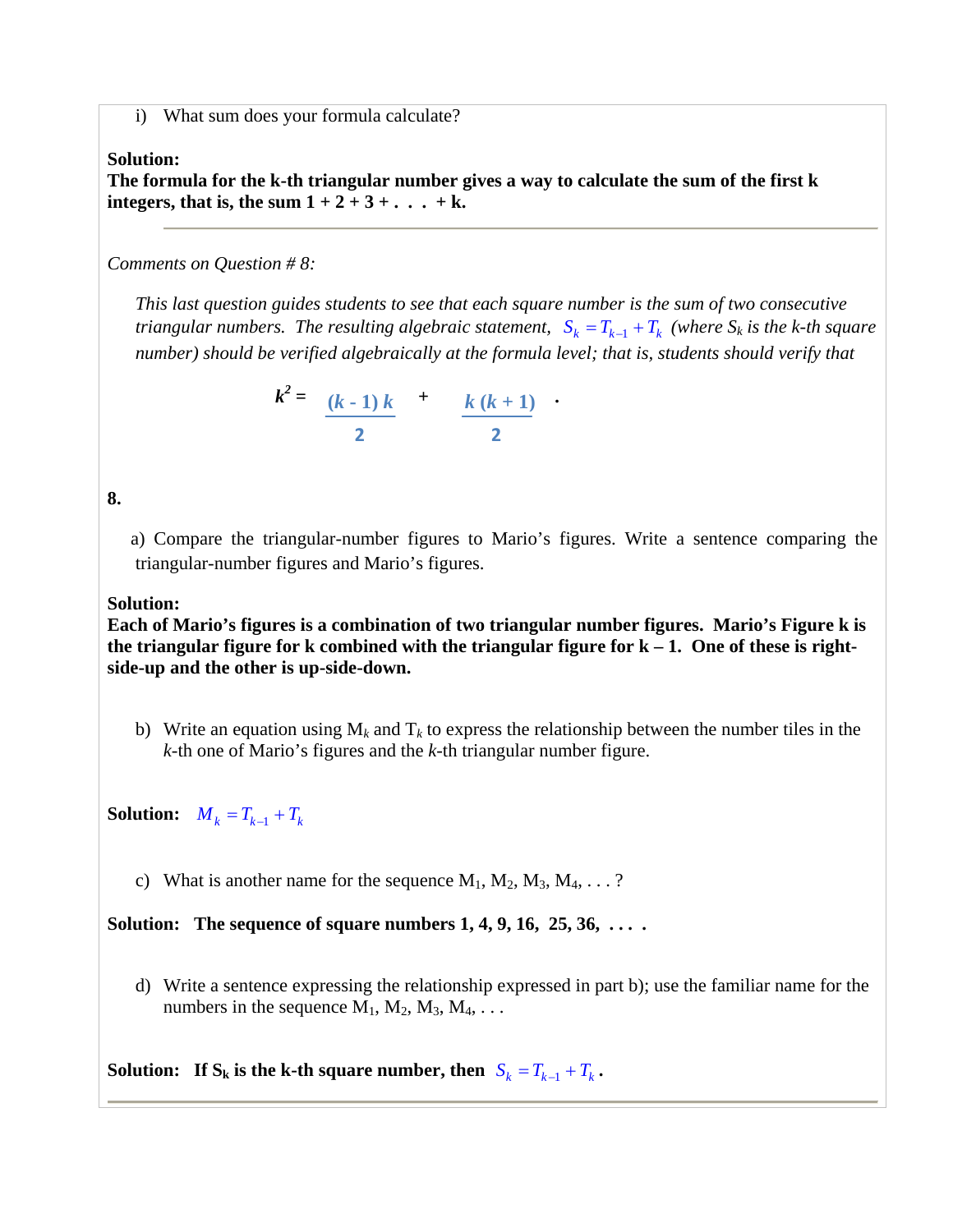# **Sample Lesson Plans: Tiling Learning Task Unit 2**

**Task:** Tiling Learning Task Parts #1-#2 **Day:** 1 of 6

**Standard(s): MM1A2. Students will simplify and operate with radical expressions, polynomials, and rational expressions.** 

a. Simplify algebraic and numeric expressions involving square root.

b. Perform operations with square roots.

# **MM1A3. Students will solve simple equations.**

a. Solve quadratic equations in the form  $ax^2 + bx + c = 0$ , where  $a = 1$ , by using factorization and finding square roots where applicable.

**Essential Question:** How can I use quadratic expressions to model patterns?

## **Suggested Materials:**

Square items to model tile patterns (crackers, cheez-its, math tiles, colored tiles, samples from local flooring store)

# **Warm-up:**

The diagram at the right shows a sequence of gray and white squares each layered under the previous one.

- a. Explain how the sequence 1, 3, 5, 7, … is related to the area of these squares.
- b. Write a recursive formula that gives the sequence 1, 3, 5, 7, …
- c. What is the  $20<sup>th</sup>$  number in this sequence?
- d. The first term in the sequence is 1, and the second is 3. What is the  $95<sup>th</sup>$ ?

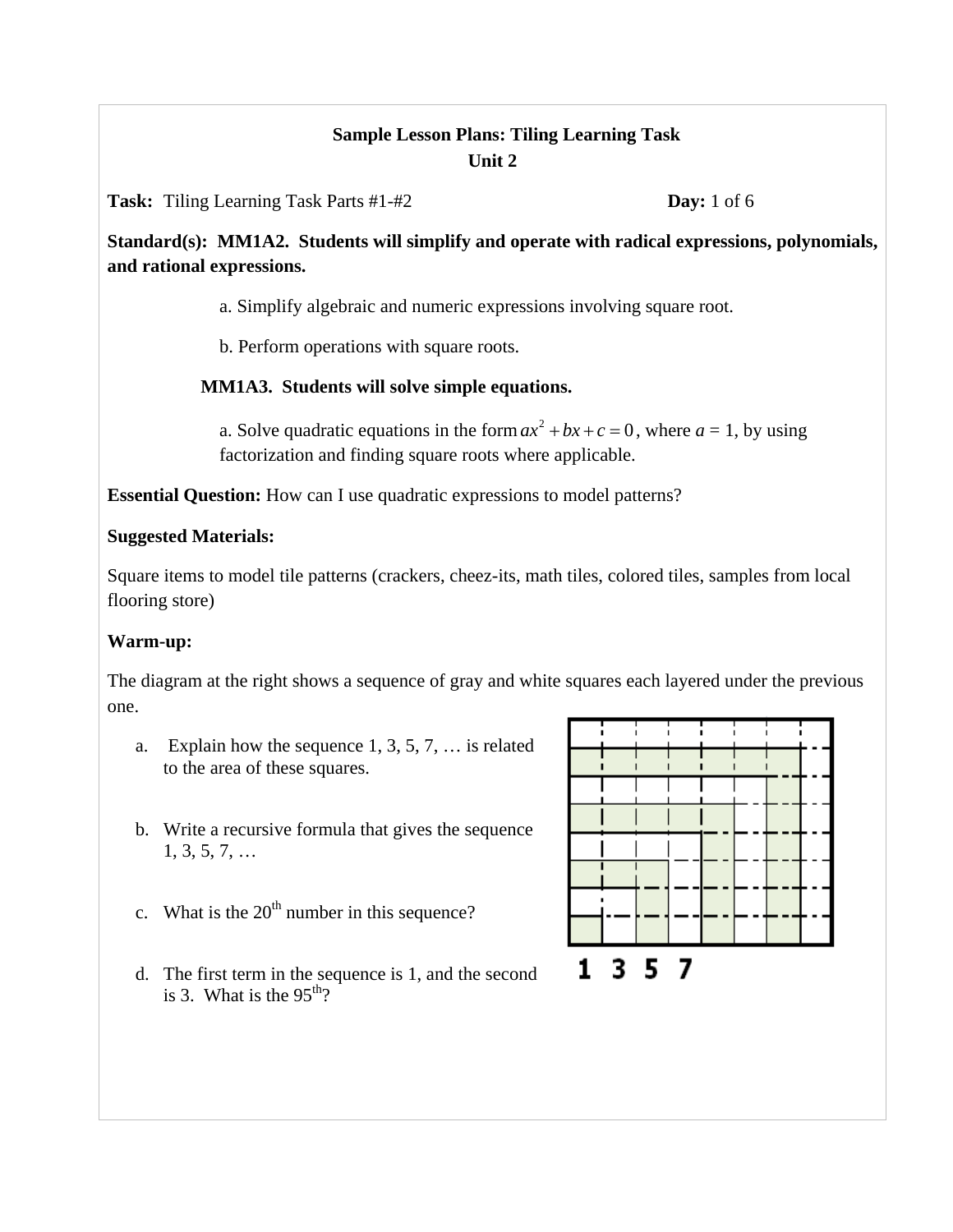### **Opening/Mini-Lesson:**

Discussion of solution to warm-up, identifying linear patterns, and listening for any misconceptions.

#### **Task Time:**

15-20 min for Warm-up and opening; 30-35 min for task

**Watch for:** rows v. columns; using blocks per row, not lines; using explicit formulas instead of recursive; #2 i: students might not understand that "geometric" means make or show a figure

**Guiding Questions:** How do you use your figure number to produce the number of rows? How can you best organize your information for figure number, number of rows, and number of tiles? How can we transform a recursive formula to an explicit formula? What other figures can you form out of the tiles?

#### **Summary/Closing:**

How do the expressions differ between the number of rows and the number of tiles? Geometrically, part 1 produces a square and part 2 produces a rectangle such that the area of the figures will produce the quadratics that models them. See the teacher notes.

#### **Homework:**

This 4 x 4 grid contains squares of different sizes. *(Note to teacher: Make sure students understand how to find the 'different sized' squares in the grid.)*

- 1. How many of each size squares are there? Include overlapping squares.
- 2. How many total squares would a 3 x 3 grid contain?
- 3. How many total squares would a 2 x 2 grid contain?
- 4. How many total squares would a 1 x 1 grid contain?
- 5. Find a pattern to determine how many squares an n x n grid contains. Use your pattern to predict the number of squares in a 5 x 5 grid.

#### **Suggested Acceleration/Preview for Math Support:**

Be sure that students can: recognize the patterns, formulize the patterns, review finite differences, geometric representation of monomials by binomials

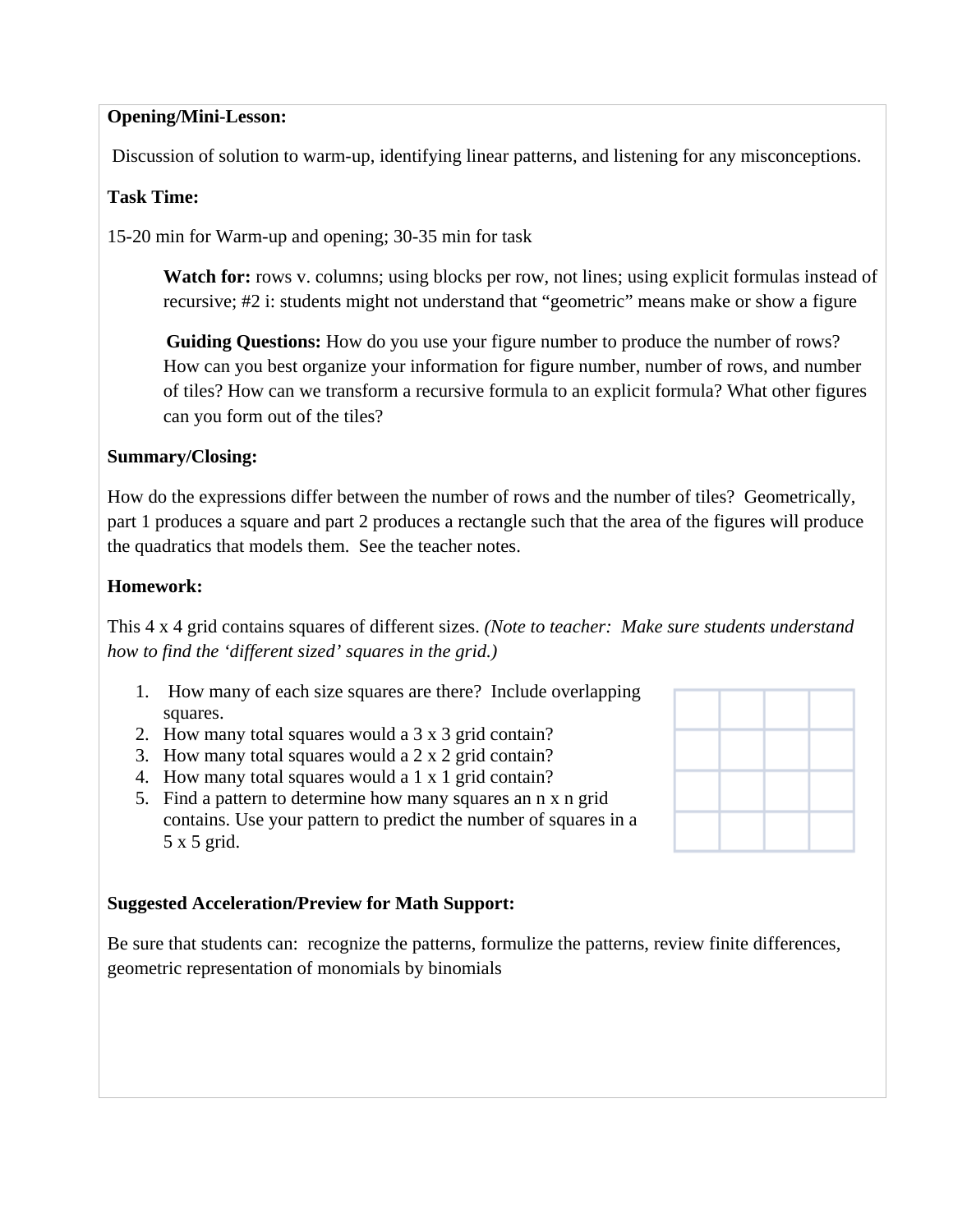## **Sample Lesson Plan**

## **Unit 2**

**Task:** Tiling Learning Task Parts #3-#4 **Day:** 2 of 6

**Standard(s): MM1A2. Students will simplify and operate with radical expressions, polynomials, and rational expressions.** 

a. Simplify algebraic and numeric expressions involving square root.

b. Perform operations with square roots.

# **MM1A3. Students will solve simple equations.**

a. Solve quadratic equations in the form  $ax^2 + bx + c = 0$ , where  $a = 1$ , by using factorization and finding square roots where applicable.

**Essential Question:** How can I use quadratic expressions to model patterns?

# **Suggested Materials:**

Square Items to model tile patterns (crackers, cheez-its, math tiles, colored tiles, samples from local flooring store), overhead transparencies, chart paper, giant post-its, and bulletin board paper

# **Warm-up:**

Square numbers

- 1. I have a square with integer side lengths, what are some of the possible areas of the square?
- 2. Wh ich one of these could **not** be the area of a square with integer side lengths? Explain why.

A. 1 B. 24 C. 36 D.64 E. 100

# **Opening/Mini-Lesson:**

Discuss solution to warm-up. Discuss homework solutions-quadratic homework problem leading into the tasks for the day.

# **Task Time:**

Allow 5-10 min for Warm-up and opening; 45-50 min for task (finishing up day 1 if needed, completing tasks #3 and #4, and preparing for presentations on day 3.)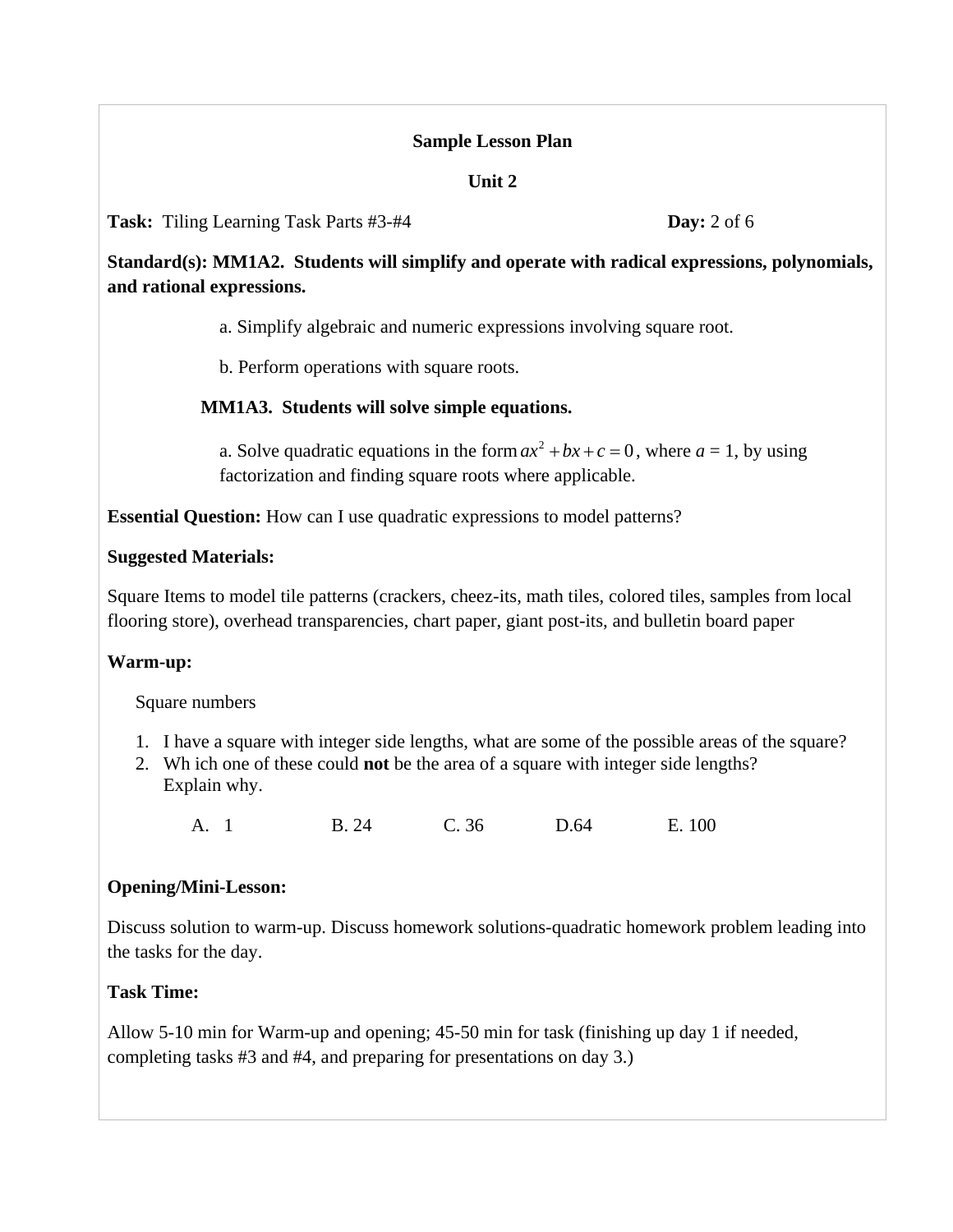**Watch for:** Students using correct mathematical language as they prepare for their presentations; improvements from previous presentations; encouraging students to include their own group's efforts; group presentations should be diverse and not all groups will present every time.

**Guiding Questions:** Can your group present this in a different way? Is your answer reasonable? Do your methods always work? If a group finishes early, some possible extensions are 'Is there a pattern that would use all 5000 tiles?'.

#### **Summary/Closing:**

Use a ticket out of the door as a formative assessment:

## **Homework:**

Basic skills practice as needed (square numbers, square roots, simple quadratics).

## **Suggested Acceleration/Preview for Math Support:**

Be sure students know what square numbers are and how to take square roots.

## **Sample Lesson Plan**

## **Unit: 2**

**Task:** Tiling Learning Task **Day:** 3 of 6

**Standard(s): MM1A2. Students will simplify and operate with radical expressions, polynomials, and rational expressions.** 

a. Simplify algebraic and numeric expressions involving square root.

b. Perform operations with square roots.

## **MM1A3. Students will solve simple equations.**

a. Solve quadratic equations in the form  $ax^2 + bx + c = 0$ , where  $a = 1$ , by using factorization and finding square roots where applicable.

**Essential Question:** How can I use quadratic expressions to model patterns?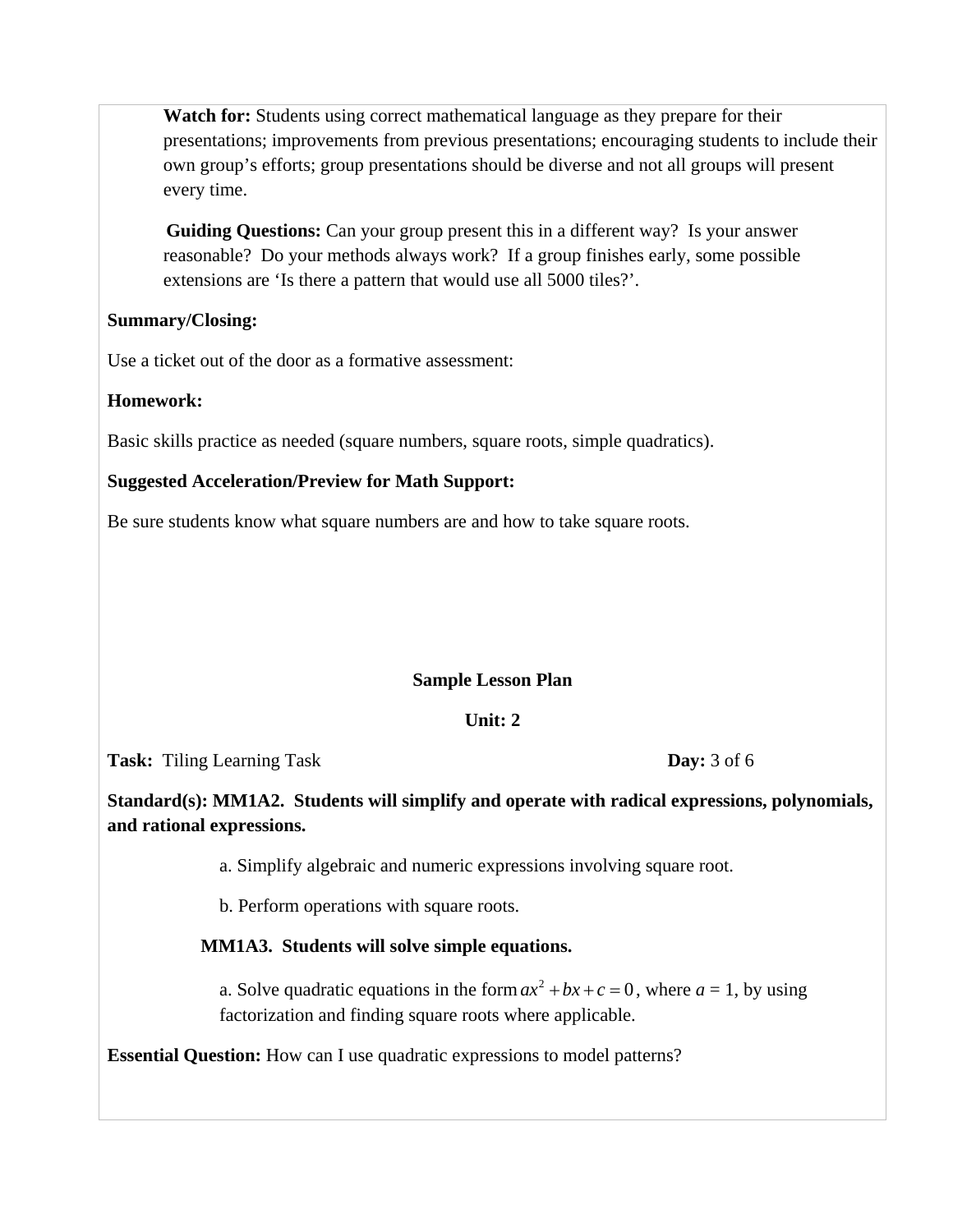#### **Suggested Materials:**

Overheads, overhead transparencies, chart paper, giant post-its, bulletin board paper

#### **Warm-up:**

None

### **Opening/Mini-Lesson:**

10 minutes to confer with group members and be ready to present.

#### **Task Time:**

45 min for presentations

Watch for: Group presentations should be diverse and not all groups will present every time. Choose the groups and their presentations based on how they addressed the questions and to insure multiple ways are demonstrated. Any specific insights or discussions that occurred should be shared during presentations.

**Guiding Questions:** Make use of planted questions; Evaluative questions: What made you think to do it that way? Why did you choose this method or representation? Is there another way to explain it? How is your solution different or the same as a previous group?

## **Summary/Closing:** Ticket Out the Door:

Is there a method you would now use instead of yours?

Which of these formulas would be the best representation?

## **Homework:**

Find a pattern that describes the top half of Latasha's design.

## **Suggested Acceleration/Preview for Math Support:**

Continue to address same issues as previous days and make sure students have complete understanding of parts 1-4 of this task.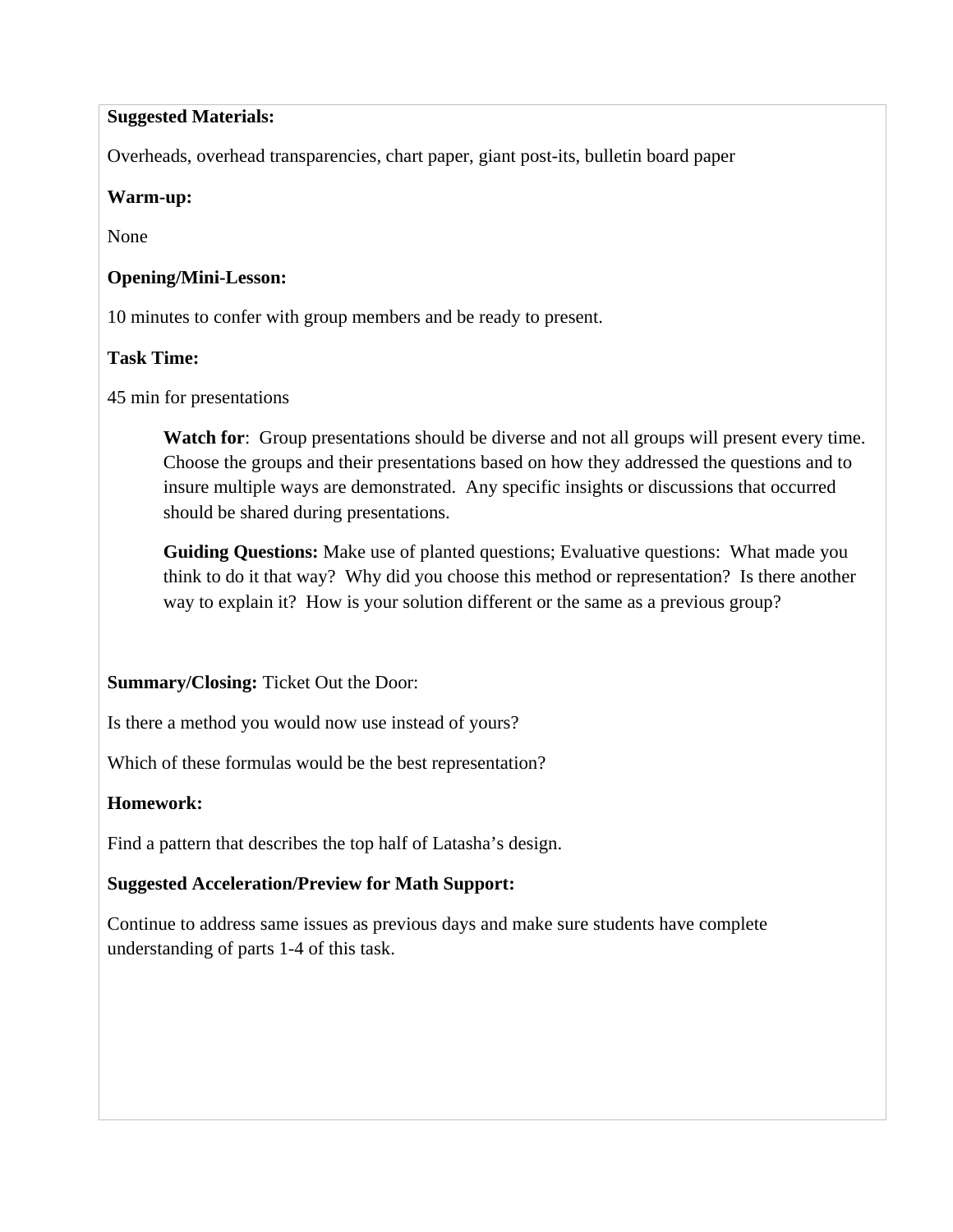#### **Sample Lesson Plan**

#### **Unit: 2**

#### **Task**: Tiling Learning Task #5-#7 **Day:** 4 of 6

**Standard(s): MM1A2. Students will simplify and operate with radical expressions, polynomials, and rational expressions.** 

a. Simplify algebraic and numeric expressions involving square root.

b. Perform operations with square roots.

## **MM1A3. Students will solve simple equations.**

a. Solve quadratic equations in the form  $ax^2 + bx + c = 0$ , where  $a = 1$ , by using factorization and finding square roots where applicable.

**Essential Question:** How can I use quadratic expressions to model patterns?

#### **Suggested Materials:**

Graph paper, isometric dot paper

#### **Warm-up:**

Return ticket out the door to students with comments and suggestions written on them, have any class discussion needed to clear up misconceptions shown on the tickets.

#### **Opening/Mini-Lesson:** None

## **Task Time:**

 For this day, allow the students to work with partners for 5 minutes to consider possible solutions to #5, and then discuss with class (Think, Pair, Share). Repeat for #6 and #7, adjust time as needed. #7 may need to be broken into smaller sections.

**Watch for**: Proper subscripts, Students with difficulty at part e) may need to refer back to geometric figures in task #1 and #2.

## **Guiding Questions:**

#5: Explain how you know the pattern. How do you generalize the formula? Is that the only possibility for the formula? Depending on the formula, what is the independent and dependent variable?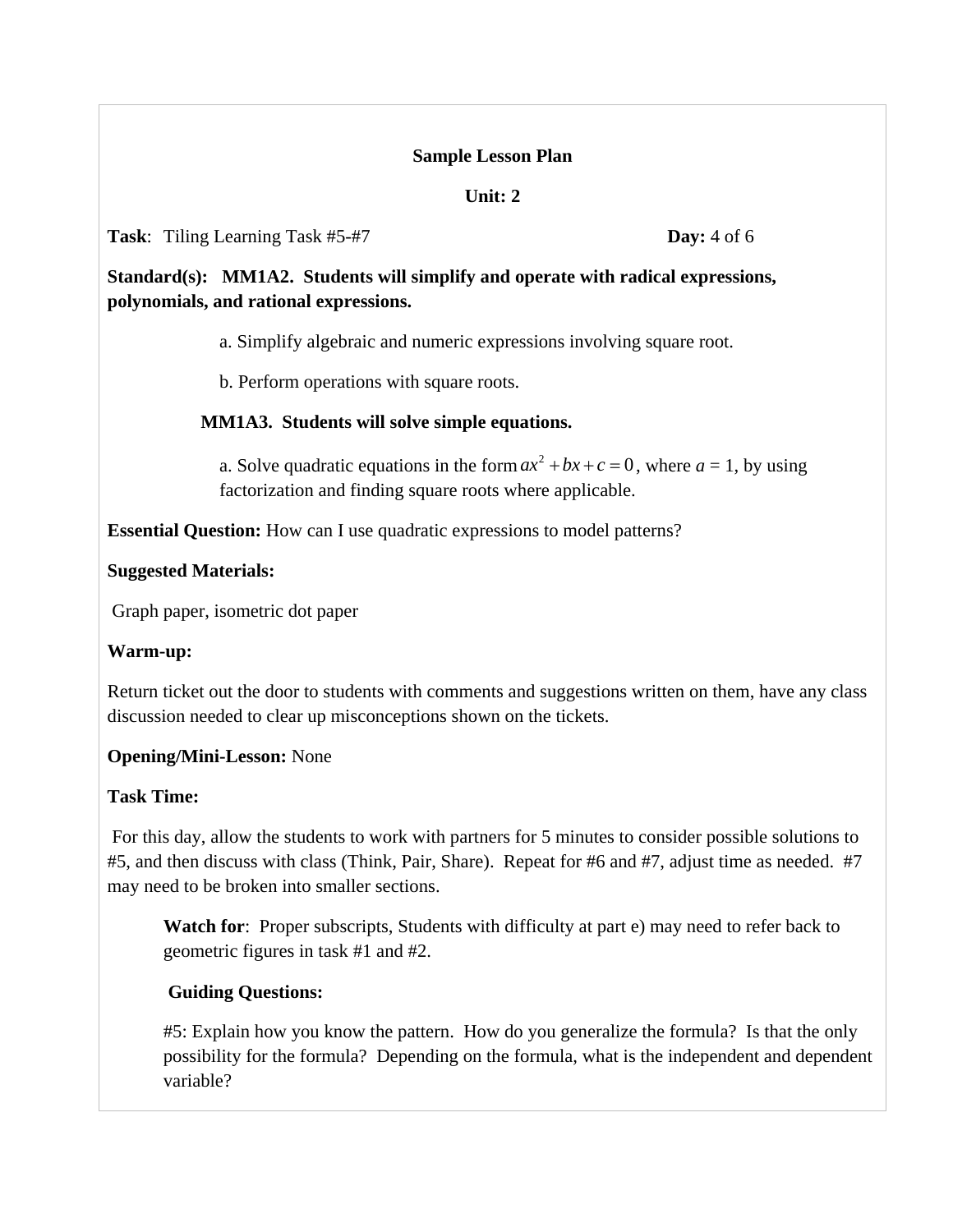#6: Can you find a short cut for adding up consecutive integers? It is okay if the answer is no. Proceed to #7. Be sure the students recognize how to get the kth triangular number, you need to take the T-sub-k-1 number and add k.

#7: What comparisons can you make from tasks #1 and #2? At part d), check for understanding with teacher before proceeding to part e). What connections can you make from tasks #1 and #2 in relation to this new pattern? Is there a way to write L-sub-k only using k?

#### **Summary/Closing**:

Answer student questions.

## **Homework:**

Skills practice – Create assignment if practice on previous skills is needed. If pre-assessment determines this is not necessary, revise appropriately.

**Suggested Acceleration/Preview for Math Support:** Make sure students are competent is using subscript notation.

# **Sample Lesson Plan**

## **Unit: 2**

**Task:** Tiling learning Task #8 **Day:** 5 of 6

**Standard(s): MM1A2. Students will simplify and operate with radical expressions, polynomials, and rational expressions.** 

a. Simplify algebraic and numeric expressions involving square root.

b. Perform operations with square roots.

# **MM1A3. Students will solve simple equations.**

a. Solve quadratic equations in the form  $ax^2 + bx + c = 0$ , where  $a = 1$ , by using factorization and finding square roots where applicable.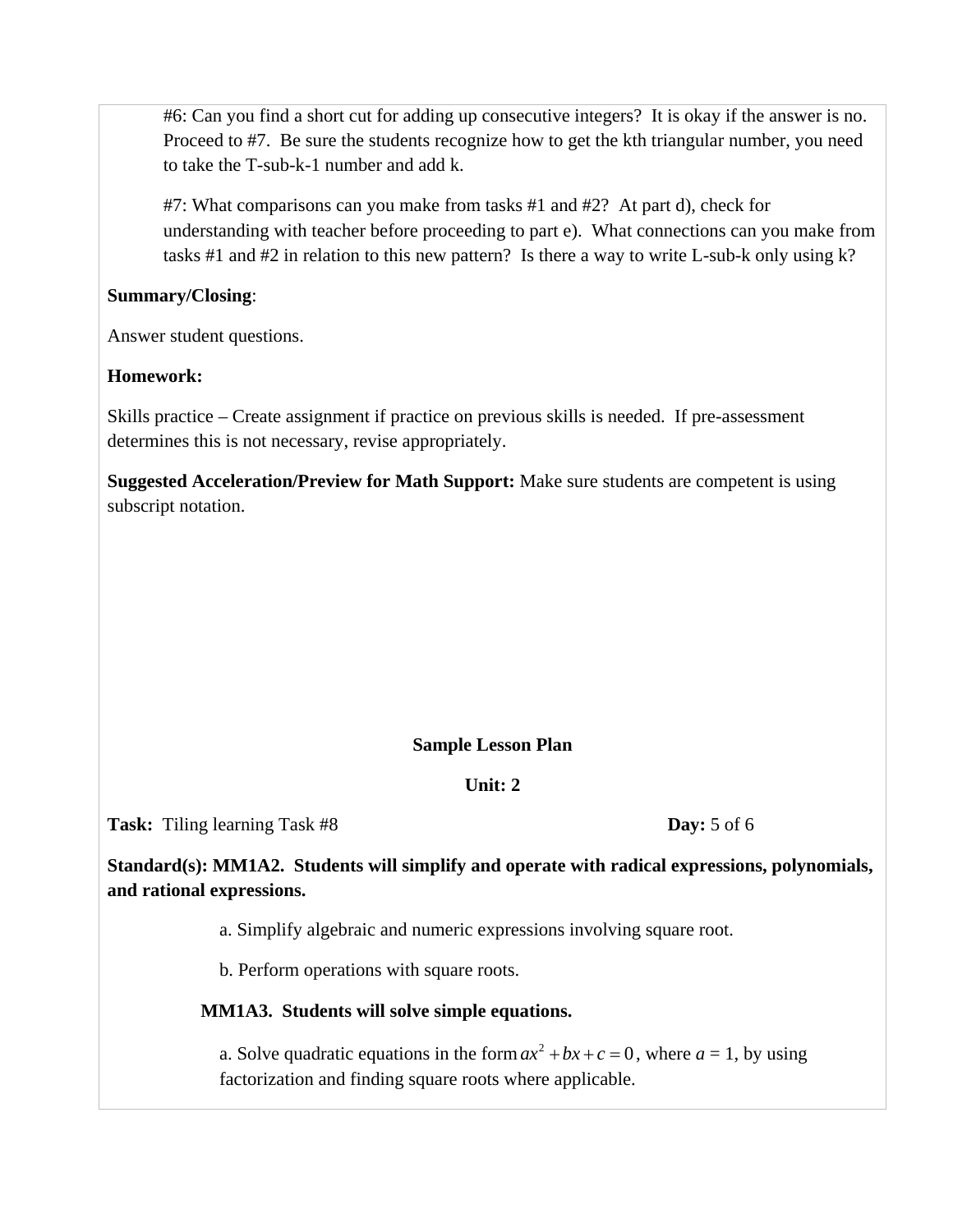**Essential Question:** How can I use quadratic expressions to model patterns?

# **Suggested Materials:**

Square Items to model tile patterns (crackers, cheez-its, math tiles, colored tiles, samples from local flooring store)

# **Warm-up:**

None

# **Opening/Mini-Lesson:**

Revisit part 6 (or something like it in preparation of #8 part b). Fibonacci sequence, ask for the pattern and use appropriate notation.

# **Task Time:**

Teacher Guided Lesson for Task #8

**Watch for:** For part b, refer back to task #6; make sure the students are thinking recursively; look at solutions to part 1. h, – *geometrically* see that square numbers are the sum of consecutive triangular numbers.

G**uiding Questions**: See above.

## **Summary/Closing**:

Formative assessment:

# **Suggested Acceleration/Preview for Math Support**:

Review subscript notation once again, paying special attention to the k-th term and how to work with algebraic expressions involving these subscripts.